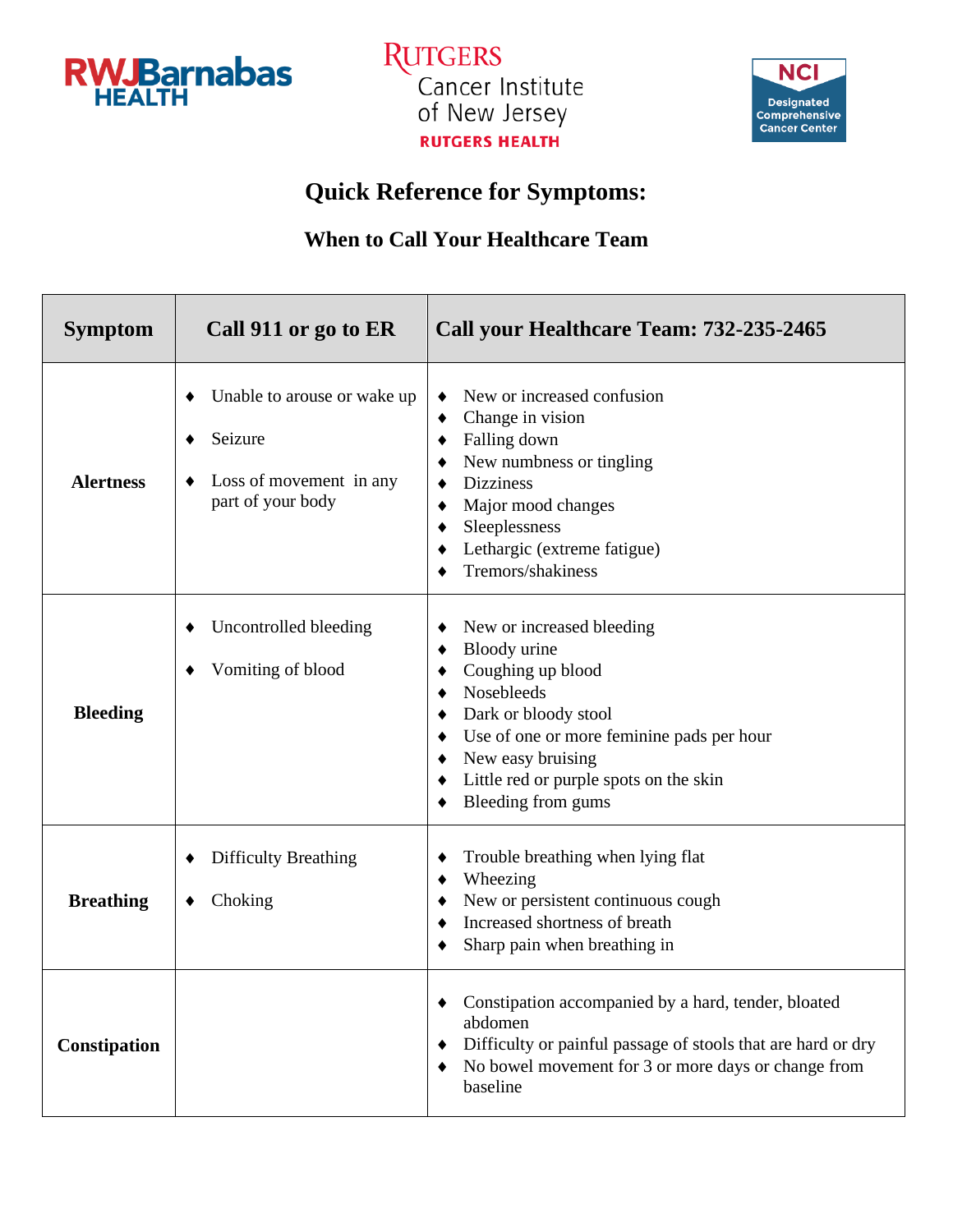| <b>Symptom</b>                                                              | Call 911 or go to ER                                                                                                                                                        | Call your Healthcare Team: 732-235-2465                                                                                                                                                                                                                                                                                                                                                                                                                                                                                                                    |
|-----------------------------------------------------------------------------|-----------------------------------------------------------------------------------------------------------------------------------------------------------------------------|------------------------------------------------------------------------------------------------------------------------------------------------------------------------------------------------------------------------------------------------------------------------------------------------------------------------------------------------------------------------------------------------------------------------------------------------------------------------------------------------------------------------------------------------------------|
| <b>Diarrhea</b>                                                             |                                                                                                                                                                             | Constant or uncontrolled diarrhea $(> 3 \text{ times/day})$<br>Diarrhea with fever or abdominal cramping<br>Signs of dehydration (excessive thirst, heart is racing or<br>pounding, dizziness, dark-looking urine or less urine)<br>Stool which is bloody or dark                                                                                                                                                                                                                                                                                          |
| <b>Fatigue</b>                                                              | Unable to wake up<br>٠<br>Lethargic (extreme fatigue),<br>difficult to keep awake                                                                                           | <b>Dizziness</b><br>Too tired to get out of bed or walk to the bathroom<br>٠<br>Shortness of breath<br>Fatigue is getting worse<br>٠                                                                                                                                                                                                                                                                                                                                                                                                                       |
| <b>Infection</b>                                                            | Lethargic (extreme fatigue),<br>difficult to arouse<br>Hematology patients on<br>chemotherapy and post-<br>transplant patients with a<br>temperature $100.0$ °F or<br>above | Temperature $100.4 \text{ }^{\circ}$ F or above<br>***For Hematology Patients 100.0 °F<br>***For Transplant Patients 100.0 $\degree$ F – call or go to ER<br>Shaking chills even if temperature is normal<br>٠<br>Frequent urination with or without burning or discomfort<br>٠<br>New cough, sore throat, mouth/lip sores<br>٠<br>Mucus that has changed in color to green or yellow<br>Earaches, headaches, stiff neck<br>٠<br>Toothache<br>Cuts that won't heal or become red/swollen<br>Unusual vaginal discharge or itching<br>Sinus pain or pressure |
| <b>IV Site</b><br><b>Problems</b>                                           | Swelling and/or pain in the<br>arm or around the neck                                                                                                                       | New redness or swelling around area of IV or port site<br>Pain around port-a-cath®, Hickman®, or PICC site or<br>surrounding area                                                                                                                                                                                                                                                                                                                                                                                                                          |
| <b>Mouth sores</b><br>or sores in<br>throat<br>(mucositis or<br>stomatitis) | Cannot swallow                                                                                                                                                              | White patches, sores or painful areas in or around the mouth<br>Difficulty swallowing food or fluid<br>Bright red blood in mouth                                                                                                                                                                                                                                                                                                                                                                                                                           |
| Nausea/<br>vomiting                                                         | Vomiting blood or vomit<br>٠<br>that looks like "coffee<br>grounds"<br>Projectile vomiting (vomit<br>٠<br>shoots out for a distance)                                        | Uncontrolled nausea or vomiting<br>Severe stomach pain while vomiting<br>Unable to take medicines due to nausea/vomiting<br>٠                                                                                                                                                                                                                                                                                                                                                                                                                              |